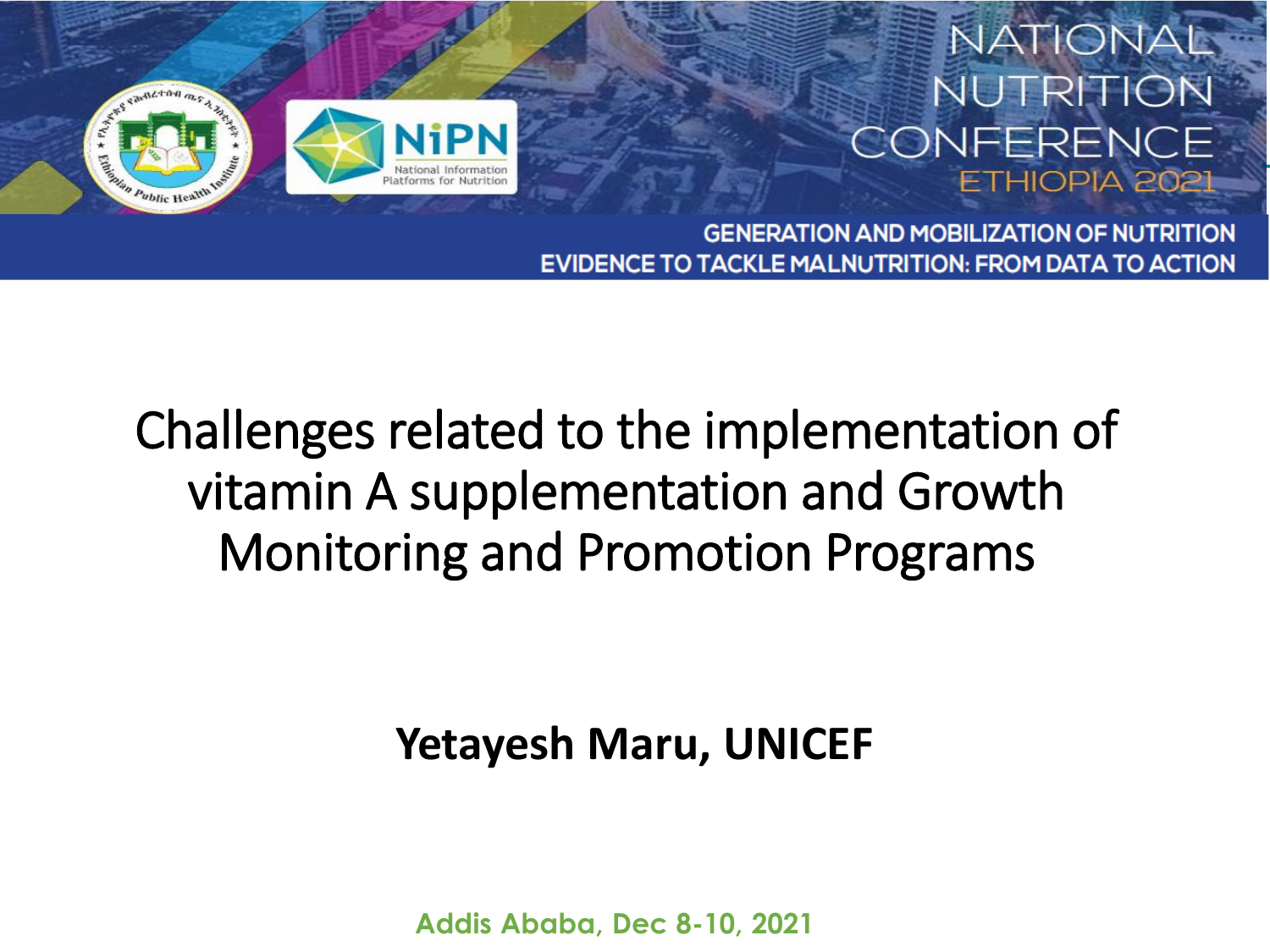# Outline of the presentation

• Overview

- Research Framework
- Vitamin A and GMP in Ethiopia
- The challenges for Vitamin A and GMP
- Recommendation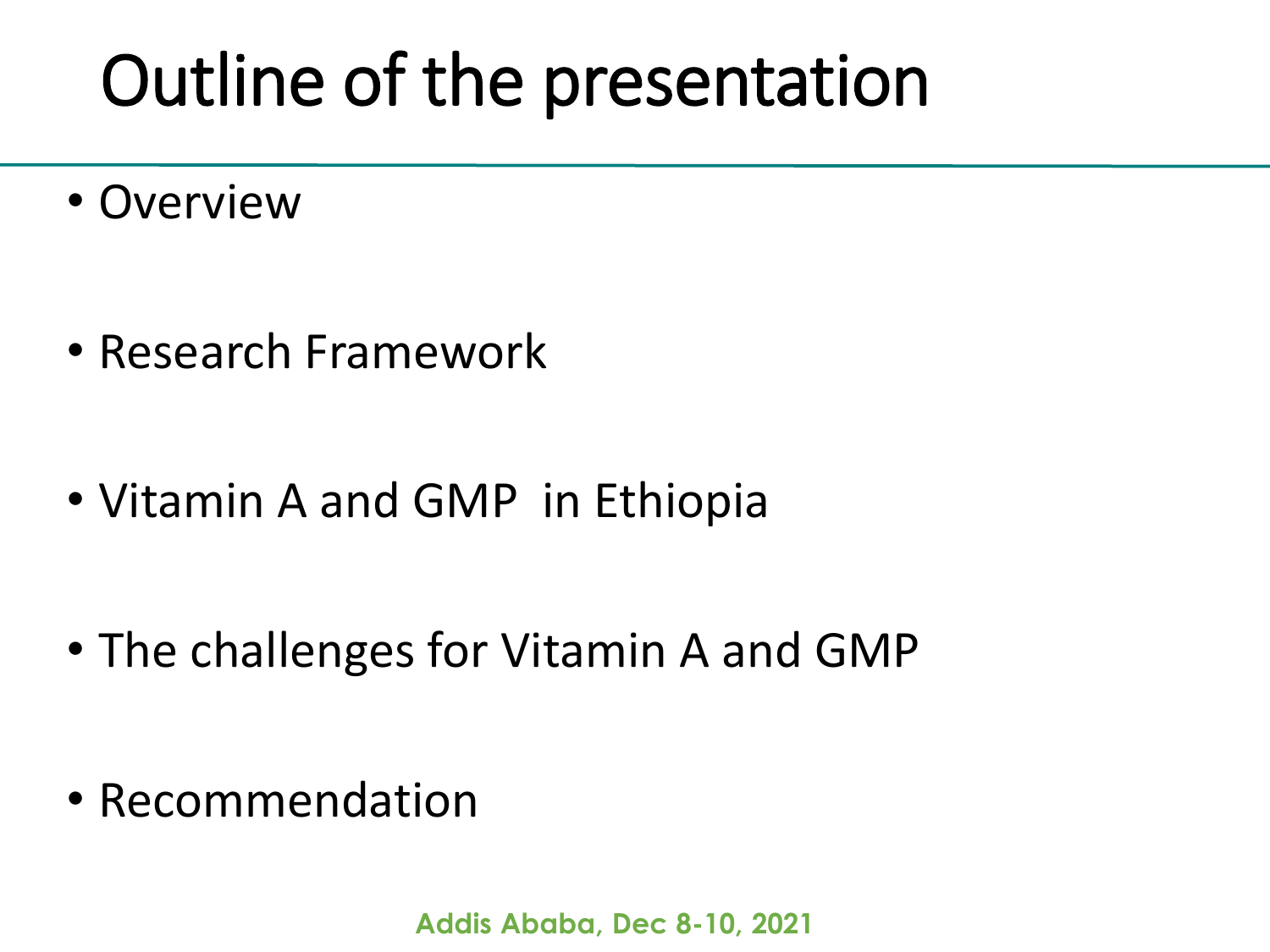# **Overview**

- Desk Review and formative research was conducted by UNICEF in collaboration with MOH through Oxford Policy Management( OPM) and local partners(MERQ and AAU) as part of Operational Research funded by WB and DFID.
- The formative research covered different geographic and agroeconomics contexts – urban, agrarian and pastoralist in four regions of Ethiopia. Addis Ababa, Afar, Amhara and Oromia.
- Qualitative research methods were employed to carry out an indepth analysis to generate a multi-faceted understanding of the implementation challenges
- The objective is:-
	- To assess the quality and coverage of implementation
	- To identify barriers
	- **Addition** Strategies • To propose feasible implementation strategies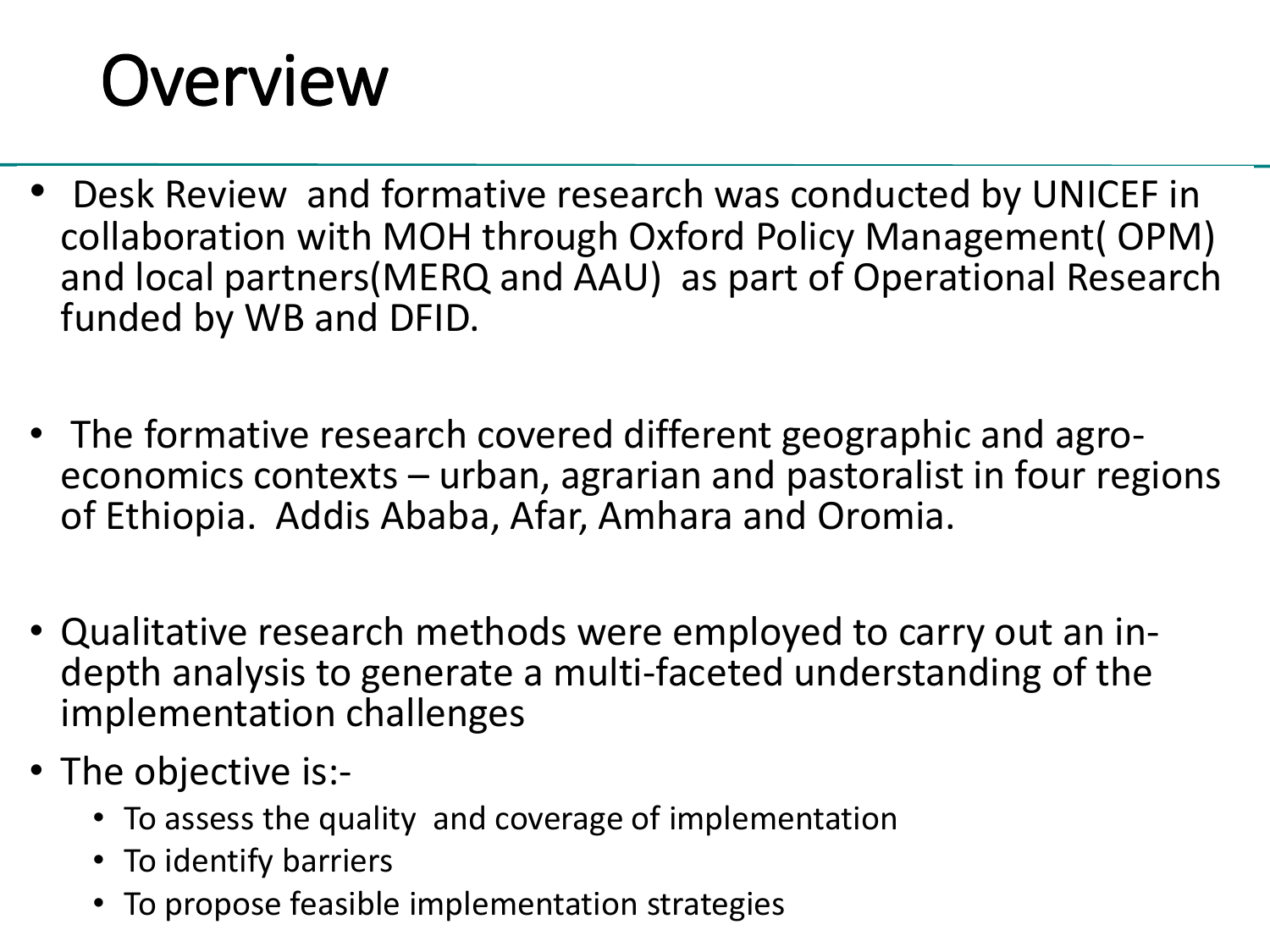# **Overview**

• Participants of the study included: key informants from each level of the health system starting from Federal, regional to wereda and health facility level.

Study Sites

•

| <b>Zone</b>         | <b>Wereda</b>                          | <b>Remark</b>                 |
|---------------------|----------------------------------------|-------------------------------|
| Awsi (Zone 1)       | Chifra                                 |                               |
|                     | Aysaita                                |                               |
| Fenti (Zone 4)      | Yallo                                  | Pastoralist                   |
| <b>East Gojjam</b>  | <b>Enebse Sar Midir</b>                |                               |
| <b>North Shewa</b>  | <b>Menz Lalo Midir</b>                 |                               |
|                     | Asagirt                                | Agrarian                      |
| <b>South Wello</b>  | Werebabu                               | Agrarian                      |
|                     | <b>Tehuledere</b>                      | <b>Replacement for Tigray</b> |
| <b>Borena</b>       | Moyale                                 | Pastoralist                   |
| <b>Arsi</b>         | <b>Sire</b>                            |                               |
|                     | Dodota                                 |                               |
| <b>Jimma</b>        | Kersa                                  | Agrarian                      |
| <b>Gulele</b>       | Wereda 06                              |                               |
| <b>Addis Ketema</b> | Wereda <sub>02</sub><br>$\overline{a}$ | Urban                         |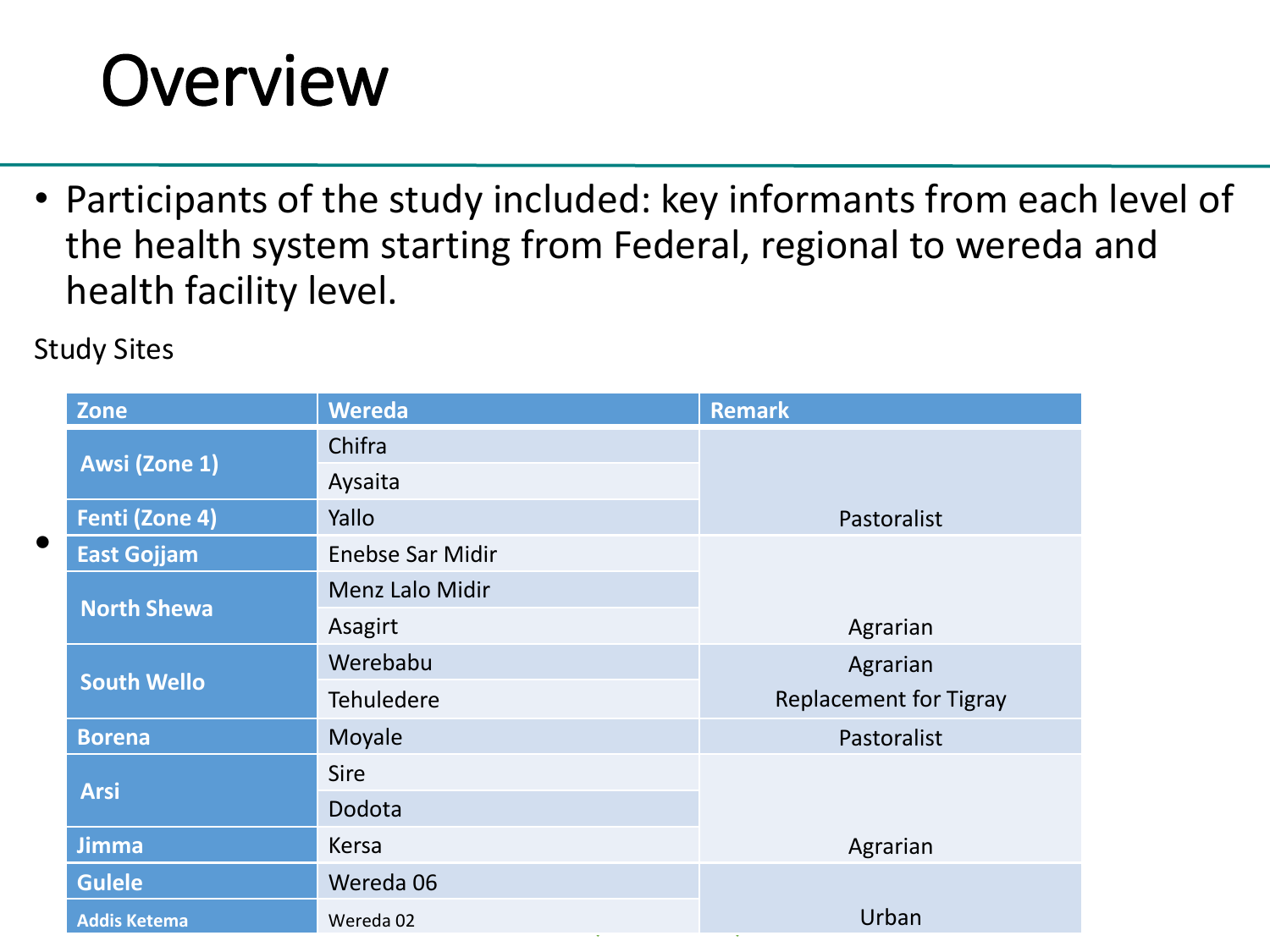# Research Framework



Source: Adapted from the SISN framework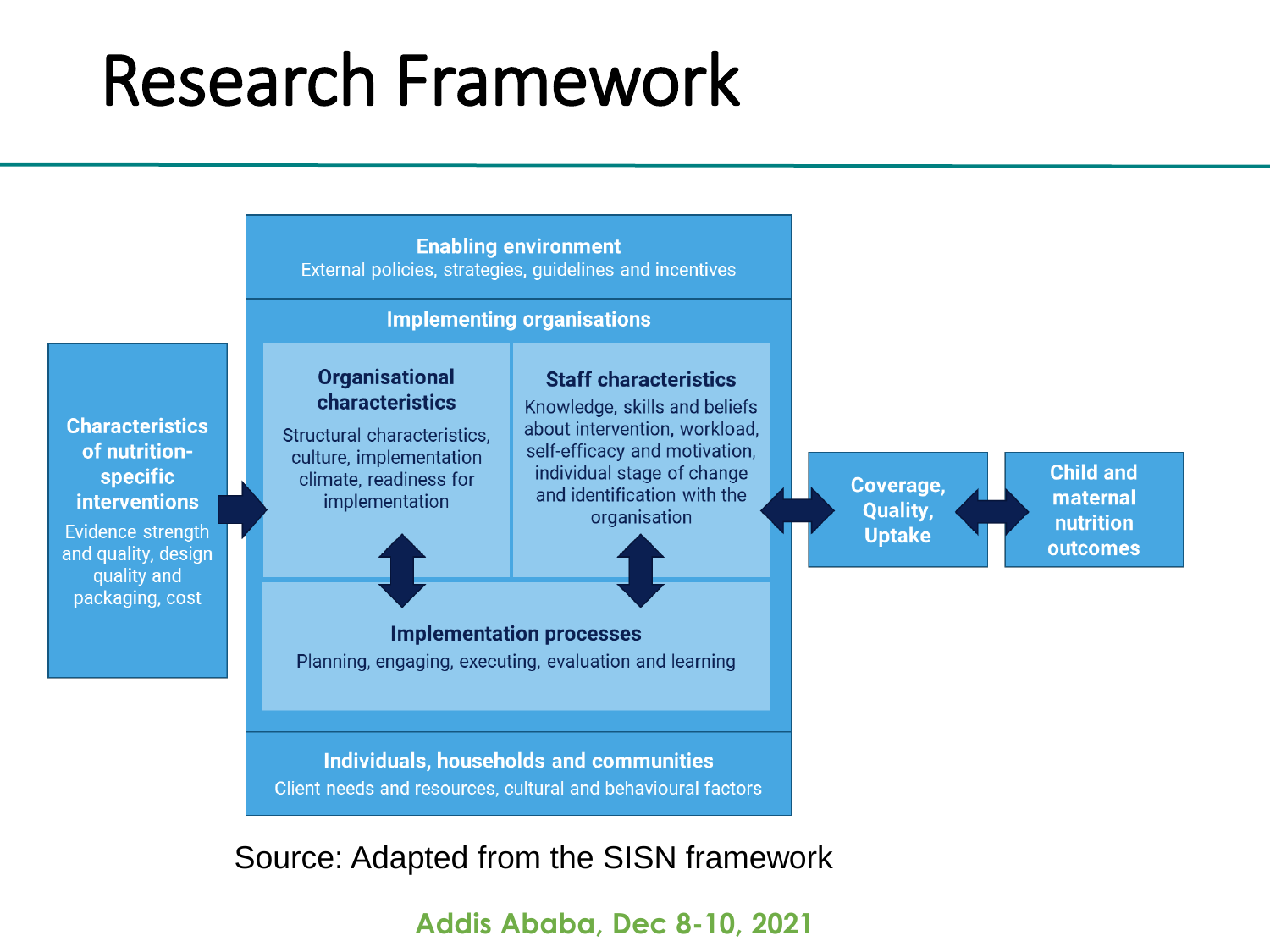# Vitamin A in Ethiopia

• A trends analysis shows that VAS coverage (among children aged 6–59 months) declined between 2011 and 2016 from 53% to 45%

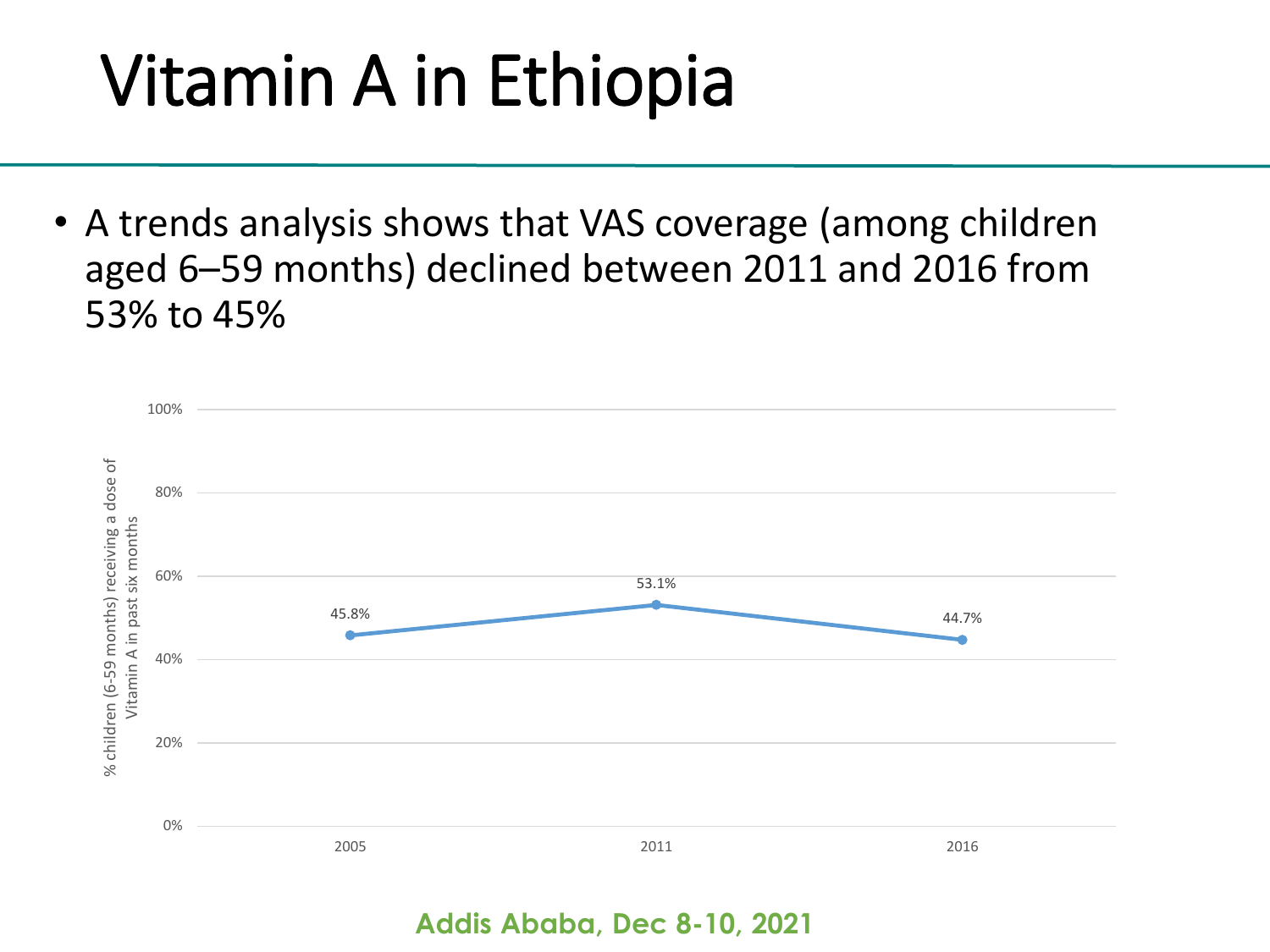### Vitamin A in Ethiopia and disparities in Coverage

There was an improvement in coverage among children above the age of nine months, but a decline in coverage among children between six and eight months of age



Differences in coverage depending on location, mother's education level, and wealth.

Children are being missed by delivery platforms, particularly those in rural areas, those belonging to poorer households and no education.

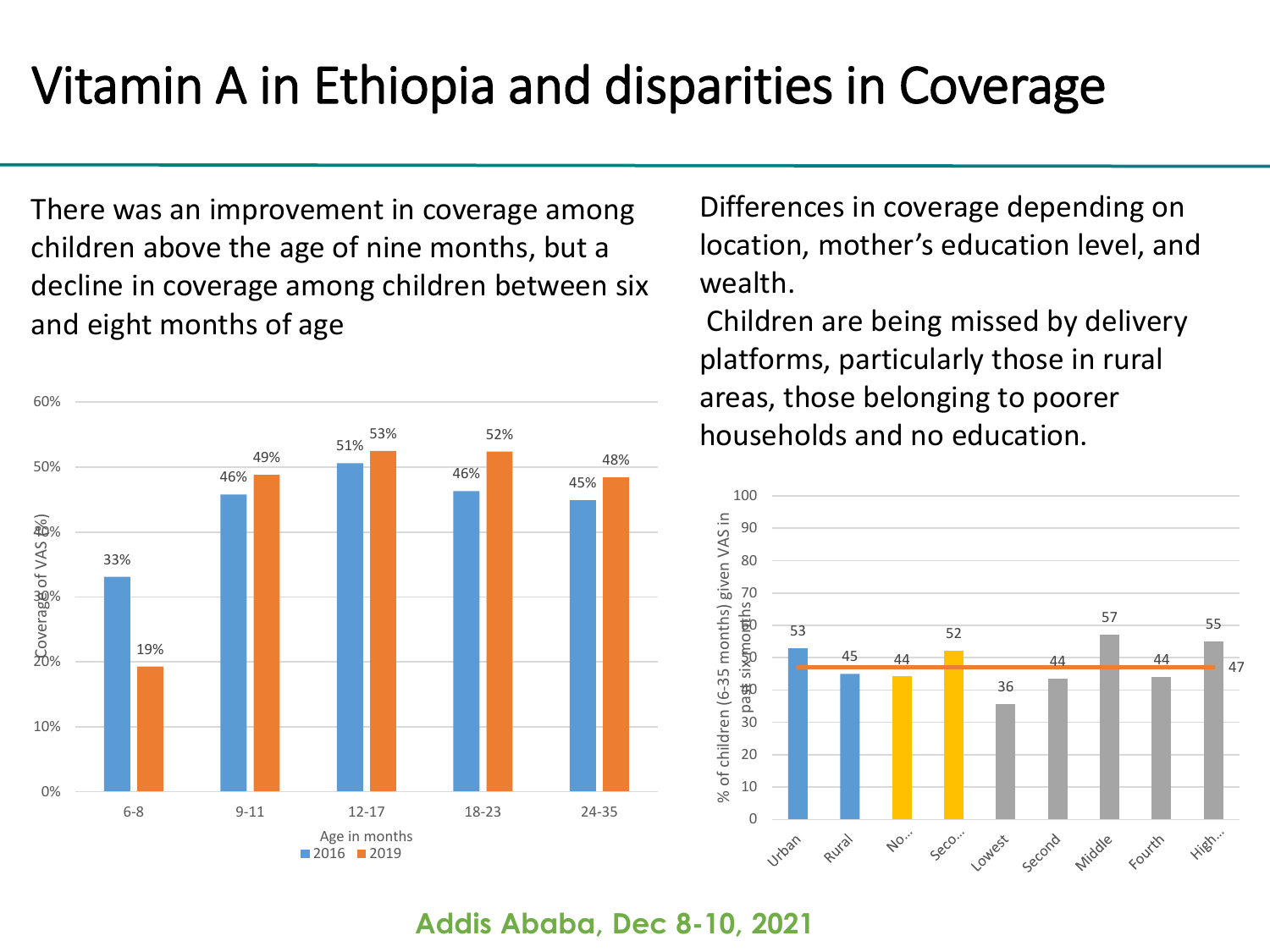# Quality of VAS provision

- VAS is provided based on age of child
- Explanation on the purpose of the visit.
- Registration of age and dose
- Only 36.8% took the recommended dose

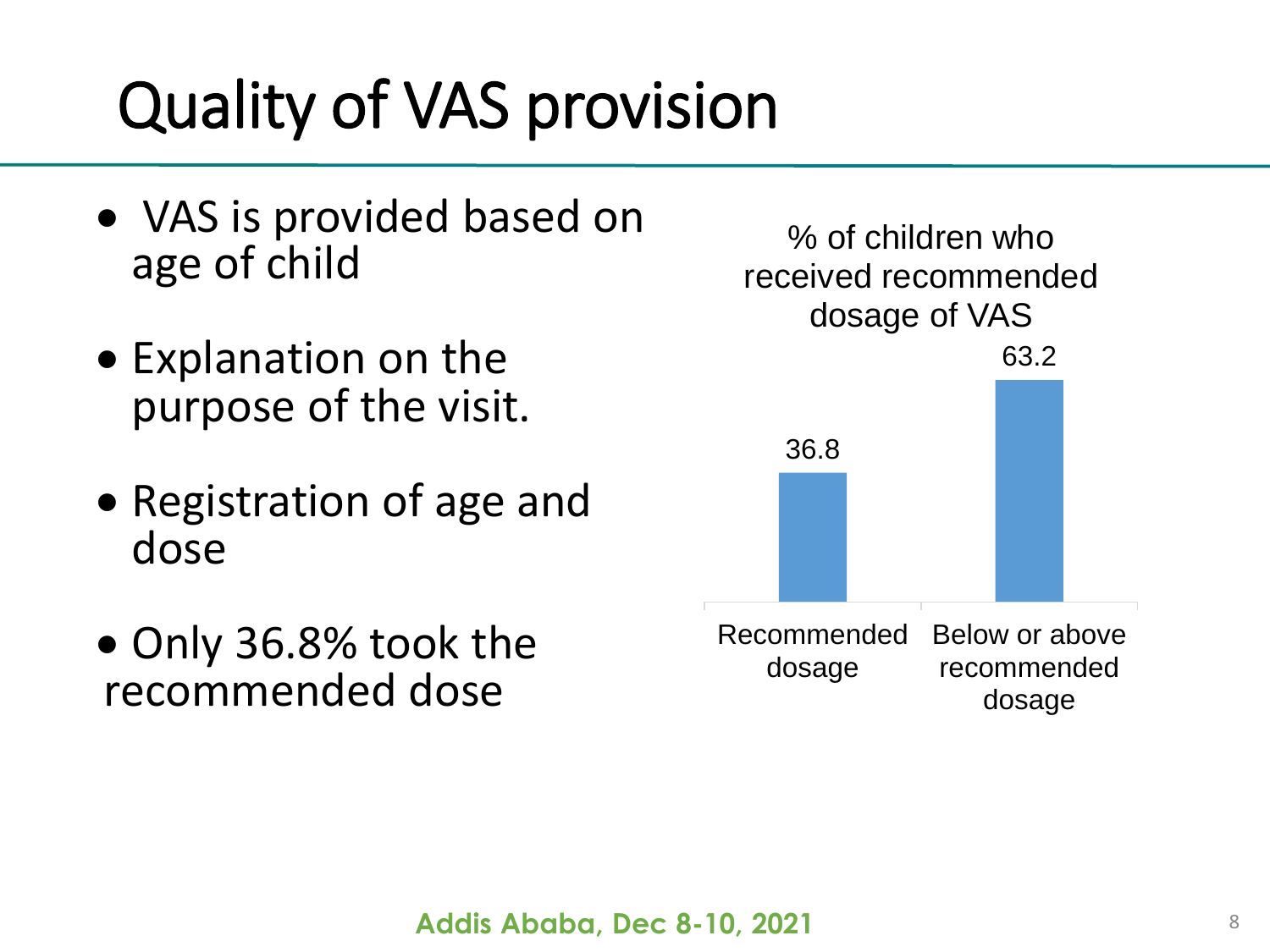### Challenges and barriers identified for Vitamin A

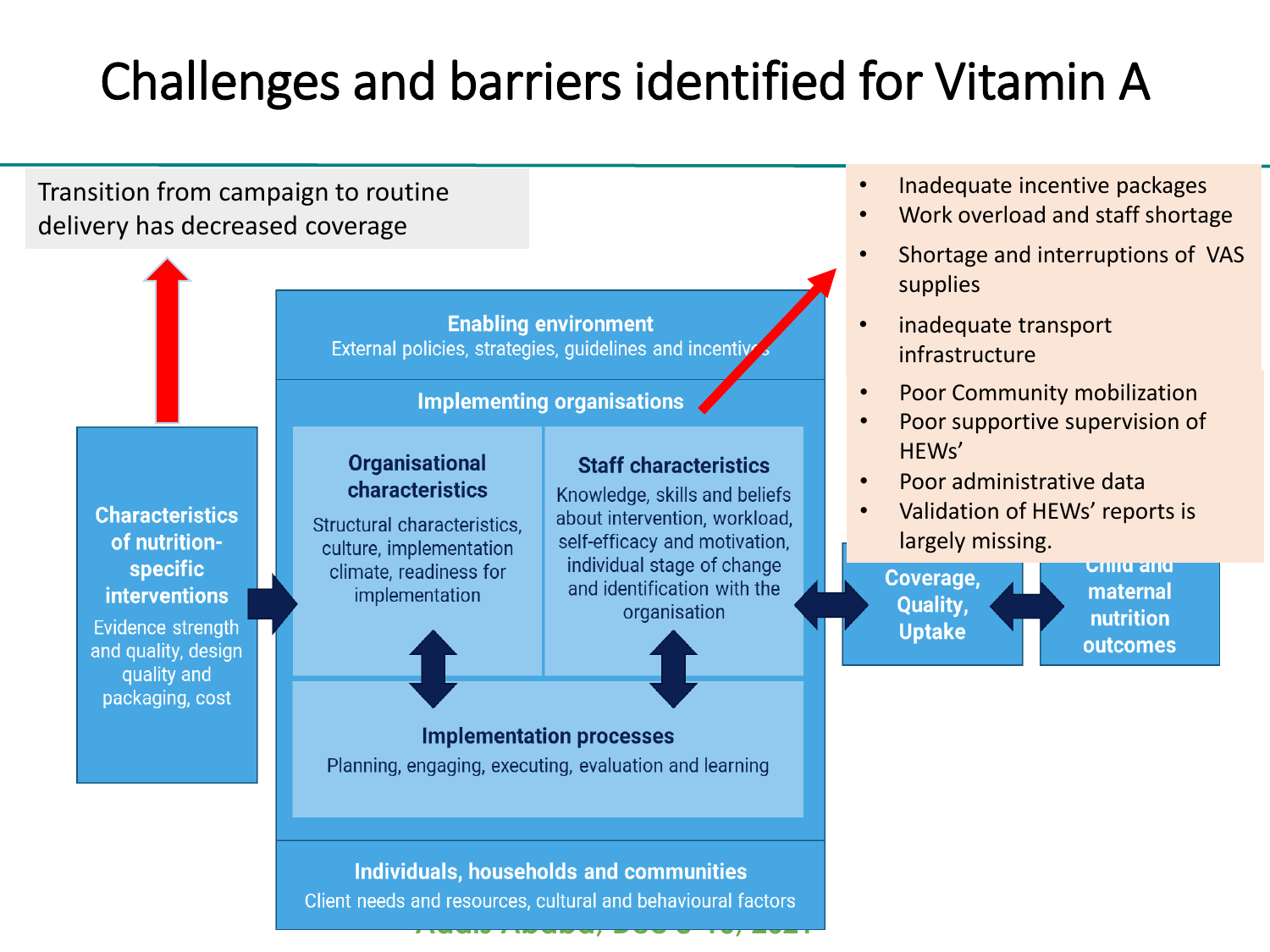### Challenges and barriers identified for Vitamin A



HPs/HCs when there are VAS

shortages.

- VAS not supplied effectively to HEWs for home visits
- Under- or over-reporting, or mis-reporting (due to poor understanding of protocols, inadequate skill, or other reasons),
- Inadequacy of supportive supervision from higher level **Fig. 1000**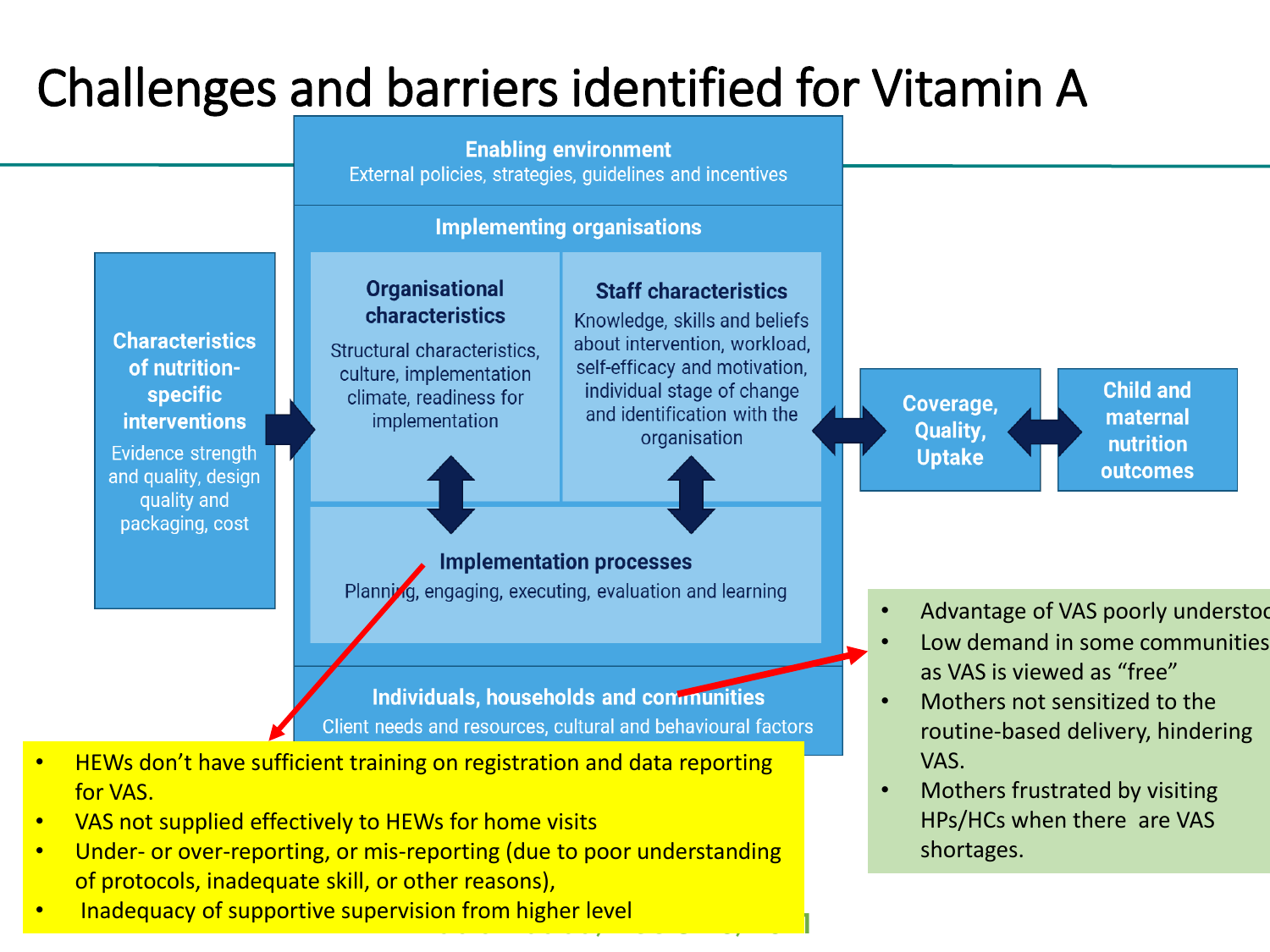# GMP in Ethiopia

- GMP is considered a platform for delivering nutrition services, such as counselling on infant and young child feeding.
- Caregivers of children below the age of two are expected to attend follow-ups for GMP on a monthly basis.
- Data on the coverage of GMP programmes are only available based on routine data of FMOH
- In 2018-19, the national coverage of GMP was 55% below the NNPII target of 80% expected by 2020.
- The coverage of GMP in Afar is very low

#### **Coverage of GMP participation by region, 2016–17 and 2018–19**

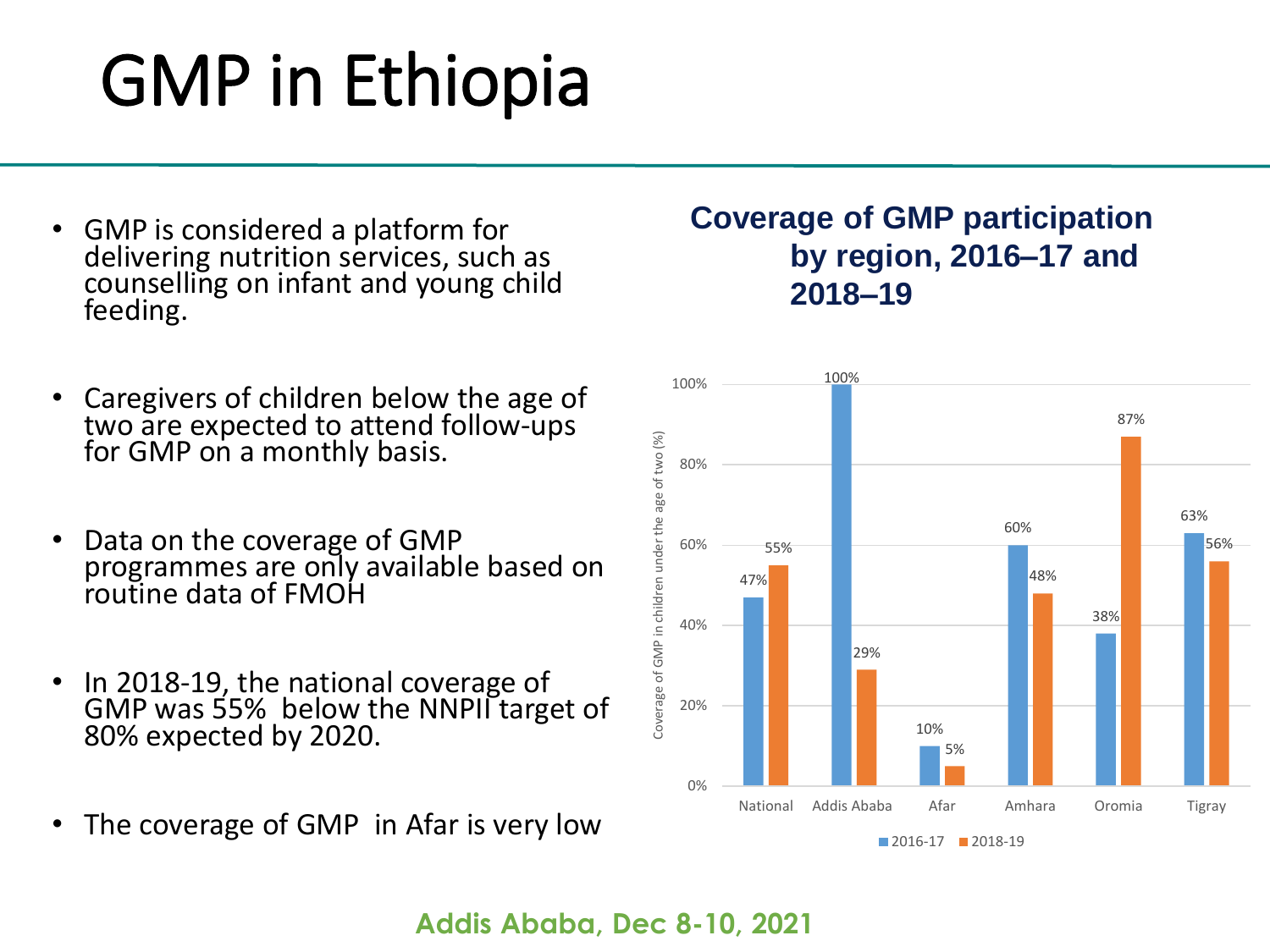### Quality of GMP

- Only 16% of children received good quality of GMP service, which fulfill the 3 essential elements of GMP service provision.
- The most missed service is plotting the measurement result on standard growth monitoring chart. Only 41.9% received this element.

#### % of children who get GMP components of care

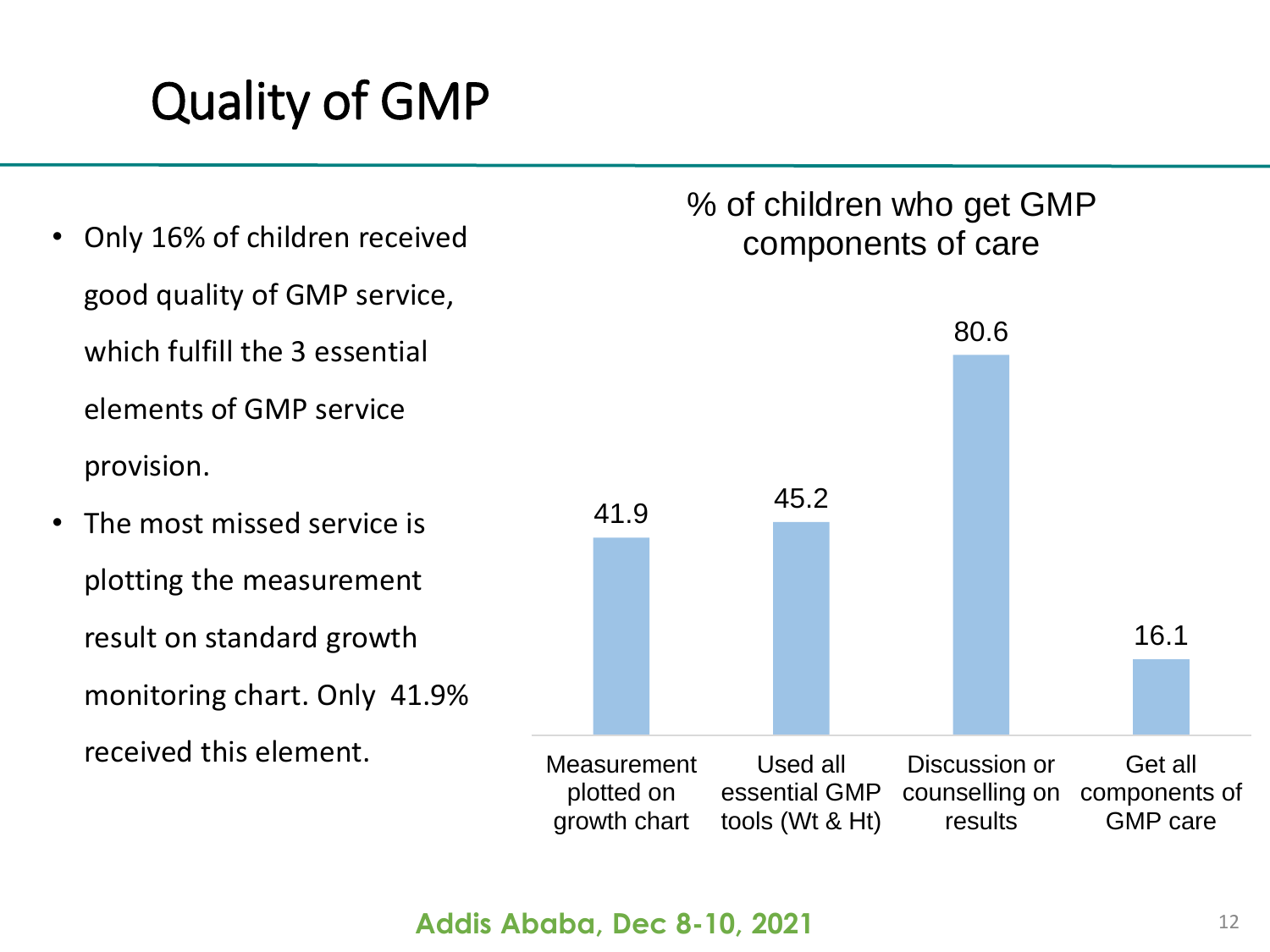### **Challenges and barriers identified for GMP**

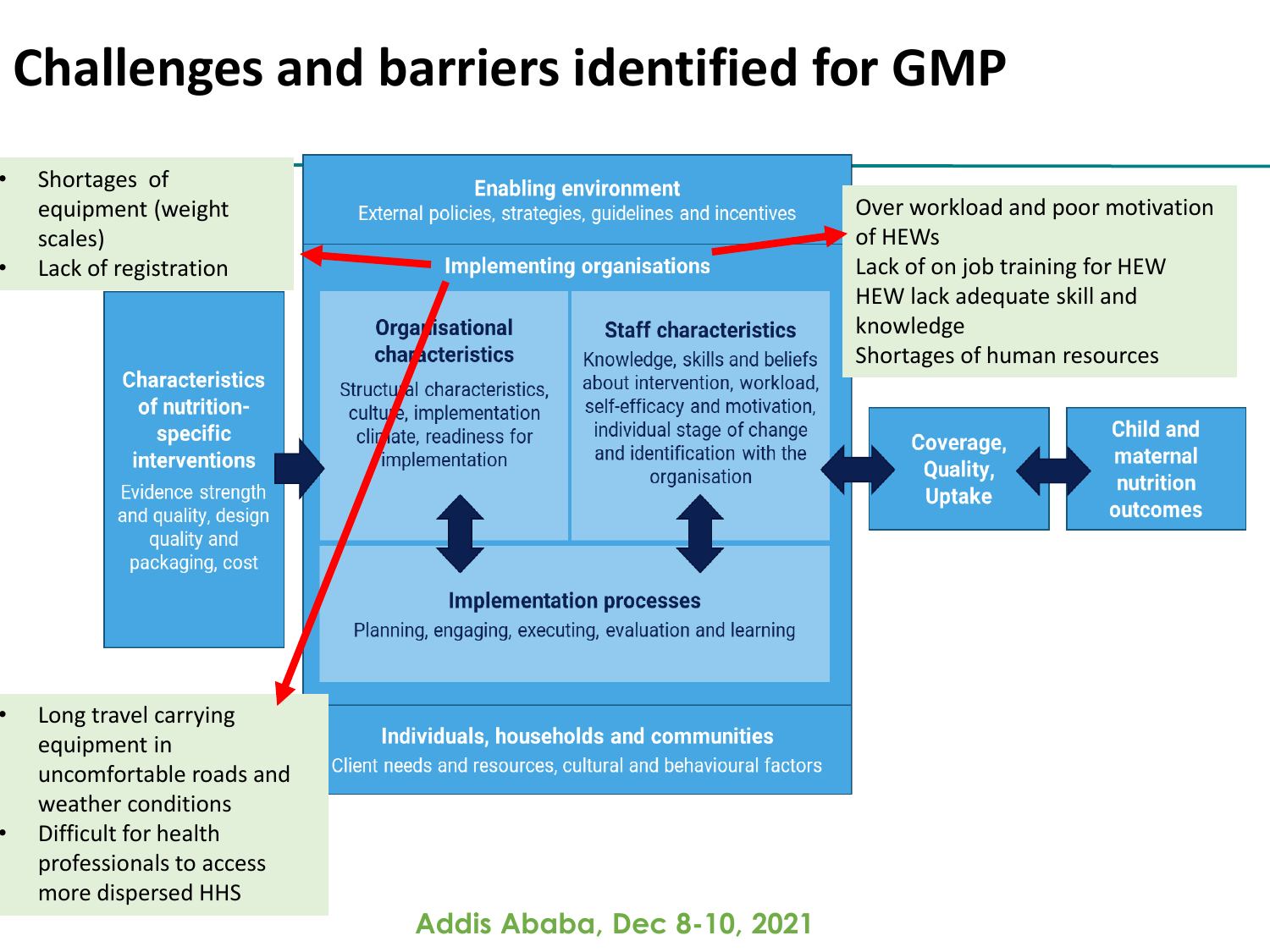### Challenges and barriers identified for GMP



- Inadequate counselling service for mothers on how to feed their children
- GMP is not prioritized at a PHC
- GMP is provided to the community in conjunction with other services
- Staff overload compromise quality of GMP

**Addis Ababa, Dec 8-10, 2021**

the community expect something

after GMP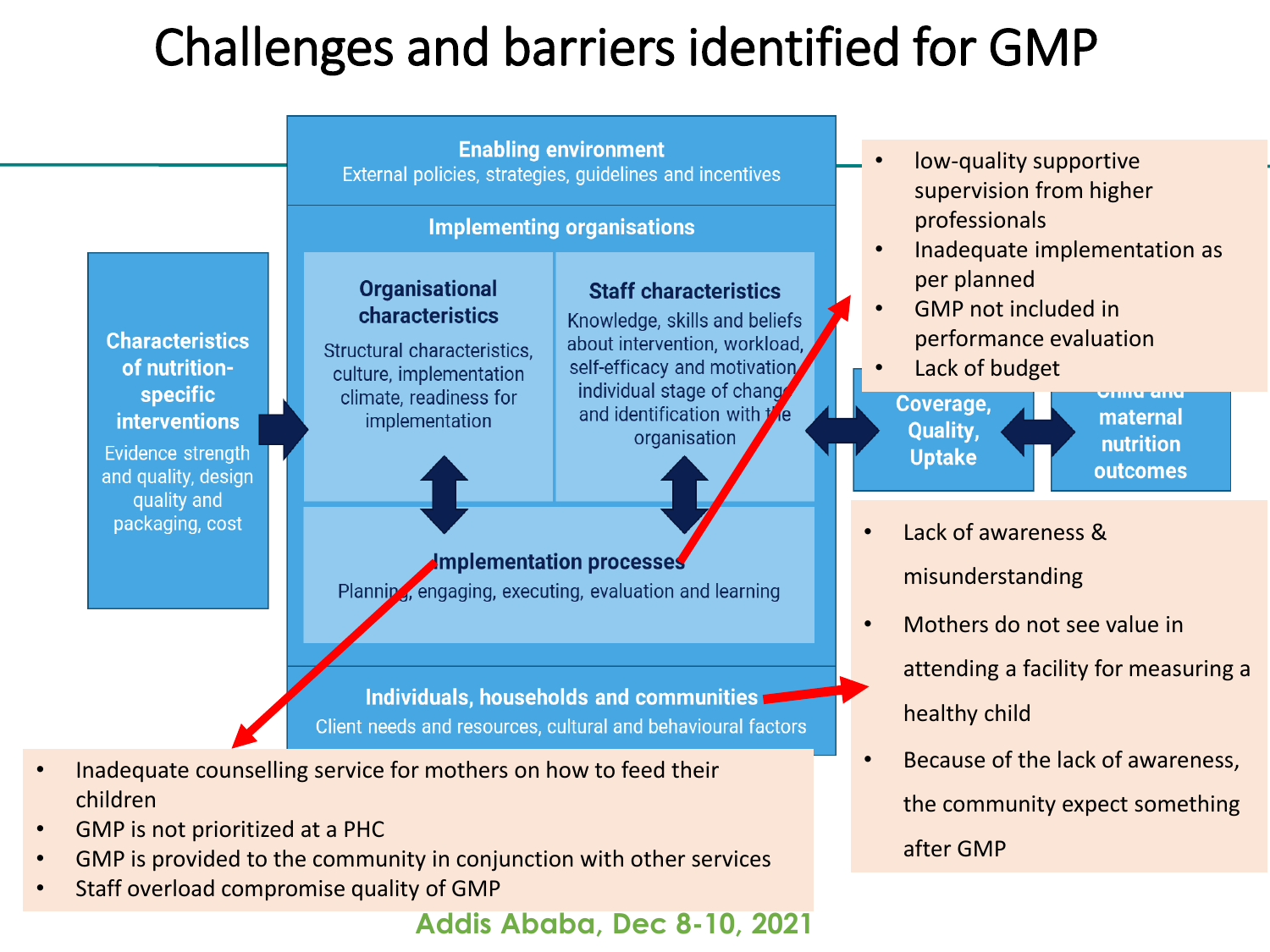#### Recommendations for operational research

- **Comprehensive Schedule and integrated nutrition service delivery**
	- **Comprehensive schedule of nutrition services**
	- **integrate nutrition services**
- **Engaging community leaders to increase demand for nutrition services**
	- **Development of training materials**
	- **Development of communication materials and eestablishment of telephone hotline that provides nutrition advice for users.**
	- **WDA training**
- **Provision of modern scales and training to support quality and coverage of GMP**
	- **GMP training**
	- **Provision of modern scales**